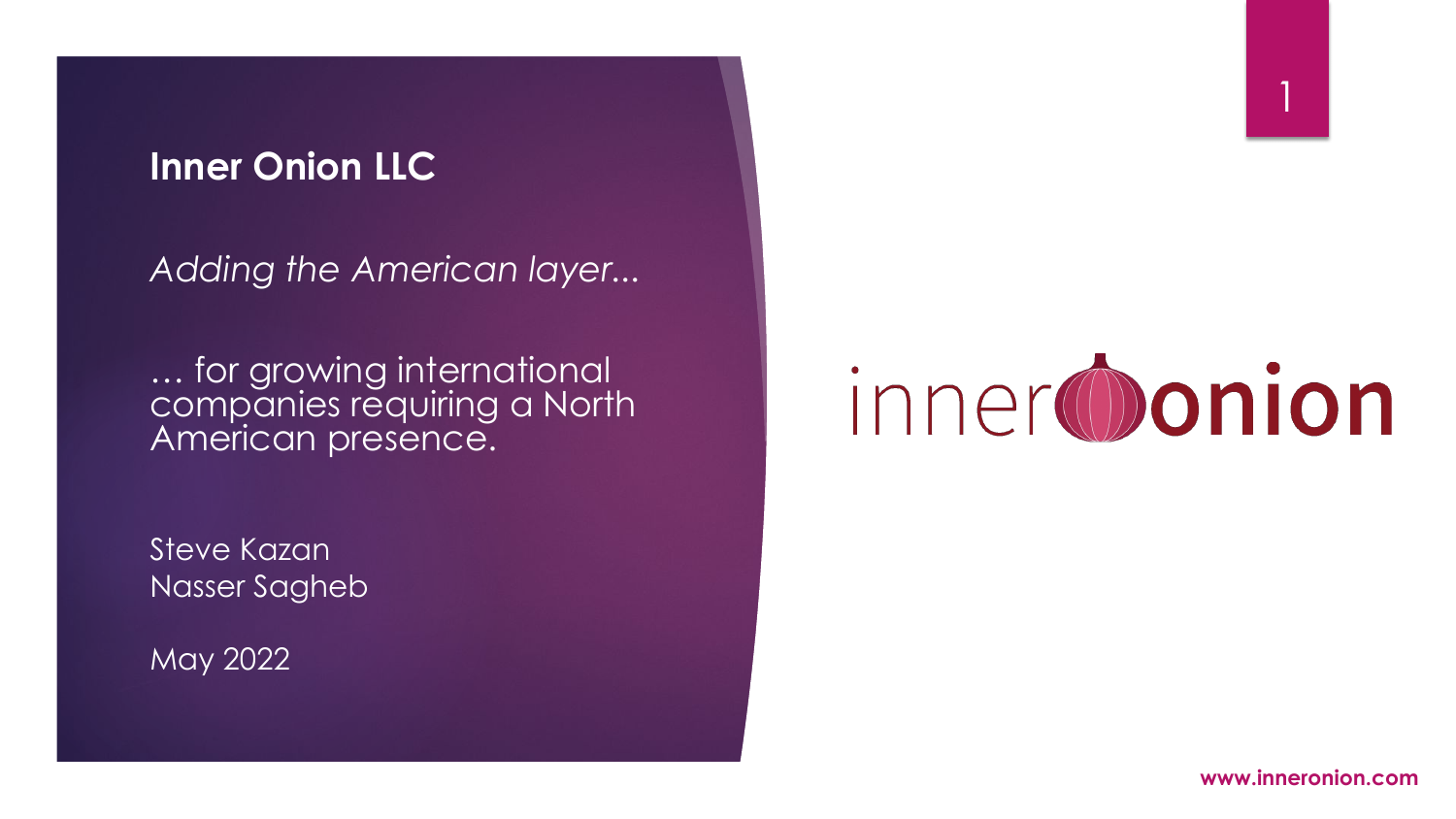### Who We Are and What We Do

- ► Based in San Francisco, Inner Onion provides immediate presence to a foreign company seeking N. American expansion.
- ► Inner Onion offers a physical address, creates and implements a go-to-market plan, develops and manages a sales team or reseller channel.

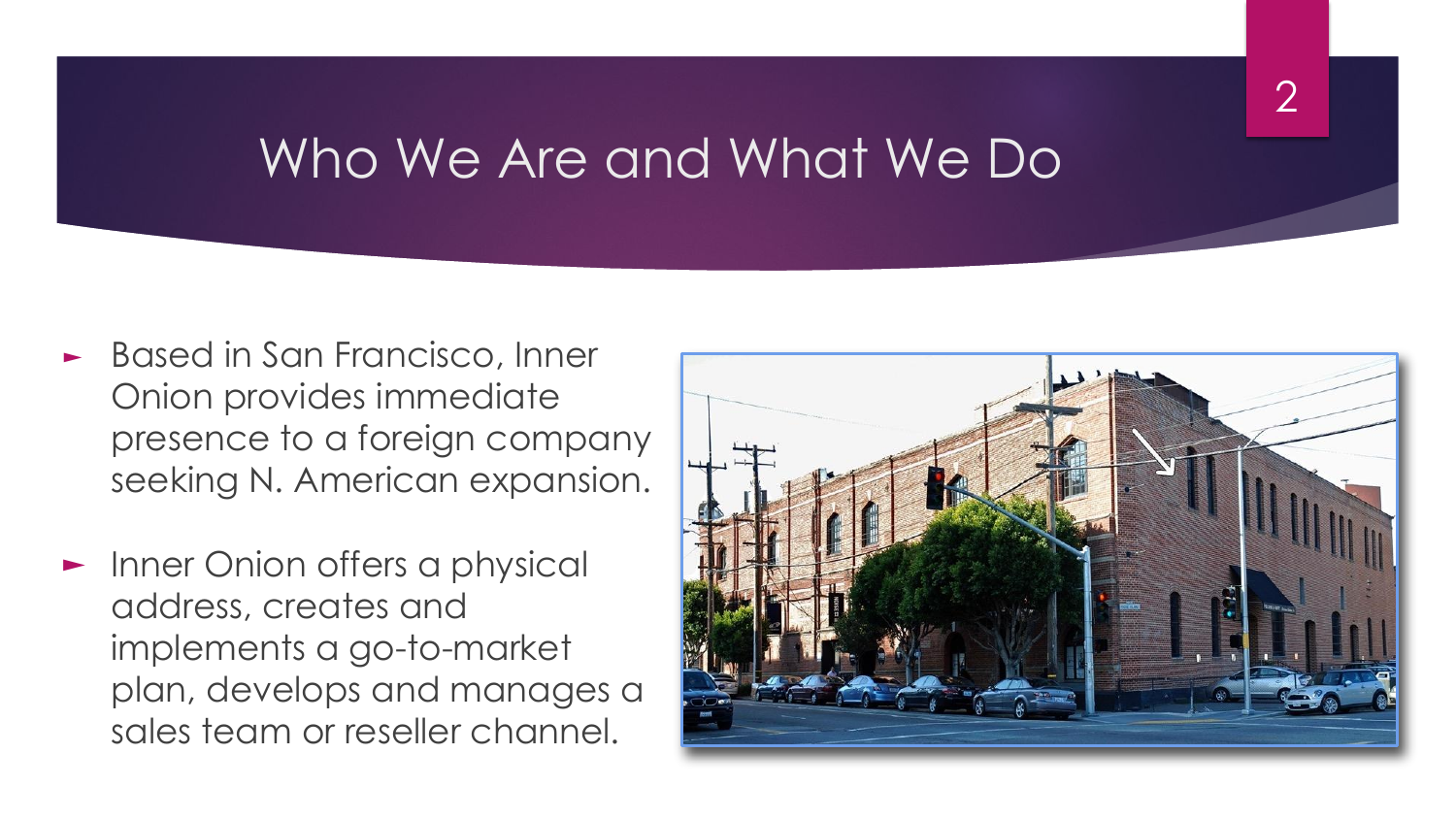## Why Inner Onion?

People will understand "What" you do - the outer layer.

"**How**" you run your business is an inner layer,

The core, however, is "**WHY**" your business exists and the answer expresses the vision and essence of your mission.

*Our clients' transformative technology solutions deserve global presence.*

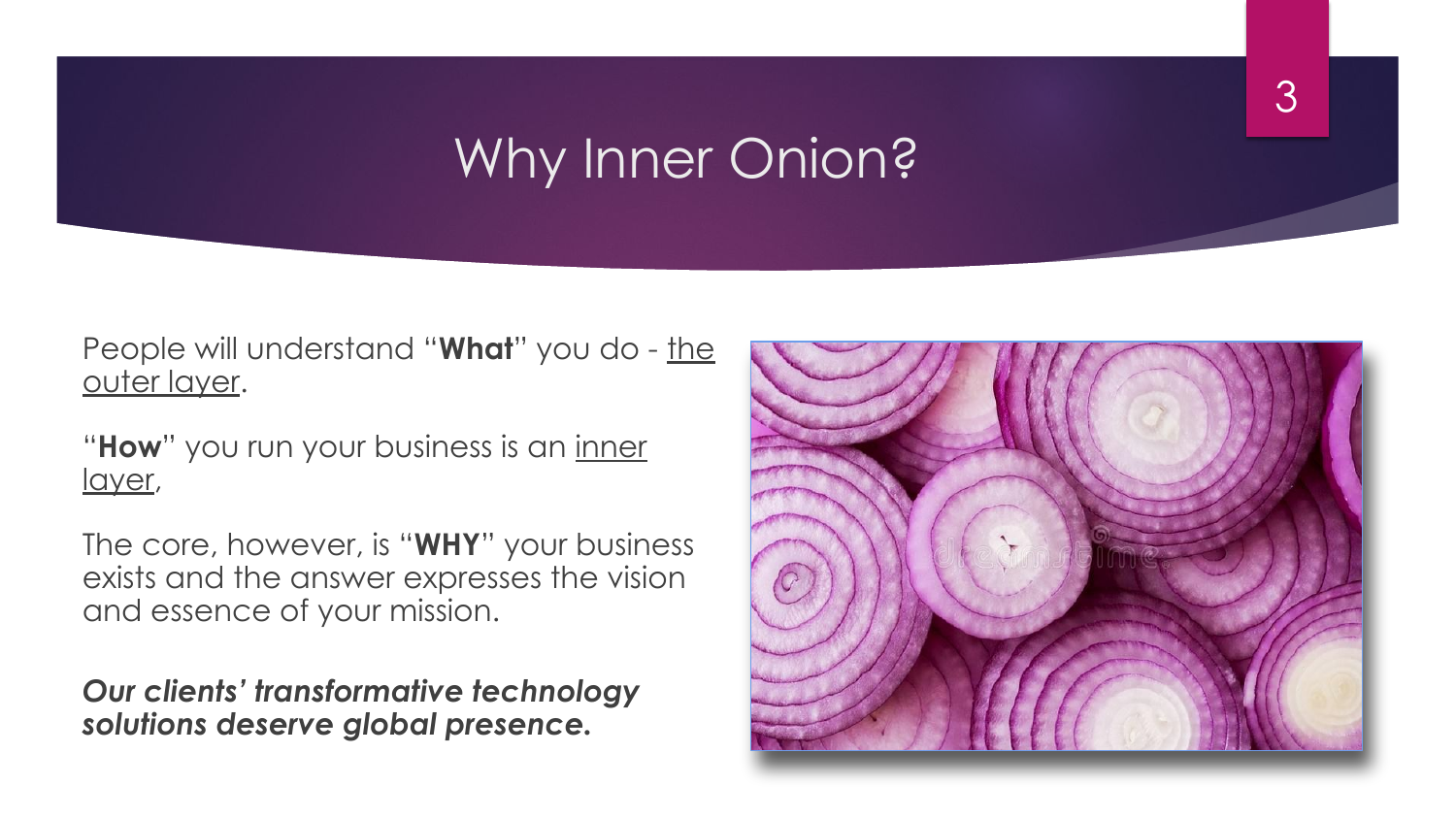### Typical Inner Onion Services

4



#### **Service providers: legal, accounting, marketing, investment etc.**

**Services based on customized client statement of work. Engagements include quantified goals, regular performance measurement & analysis.**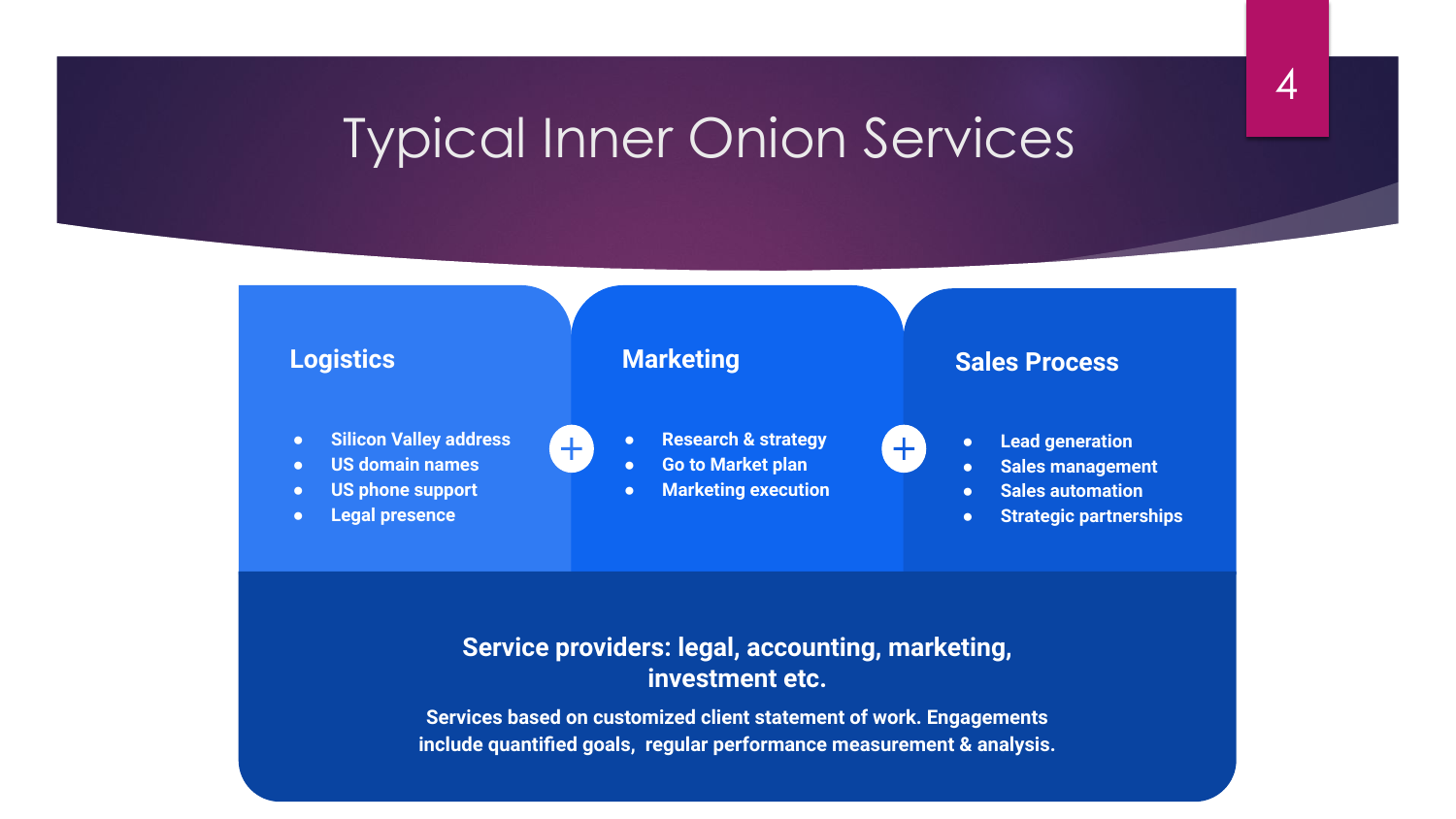#### Systems to Automate Sales Process

5



Local phone, Email, SLACK, LinkedIn, HubSpot, Dux Soup, Hub, Leadspicker, Magentrix & Payment Systems, Social Media, etc.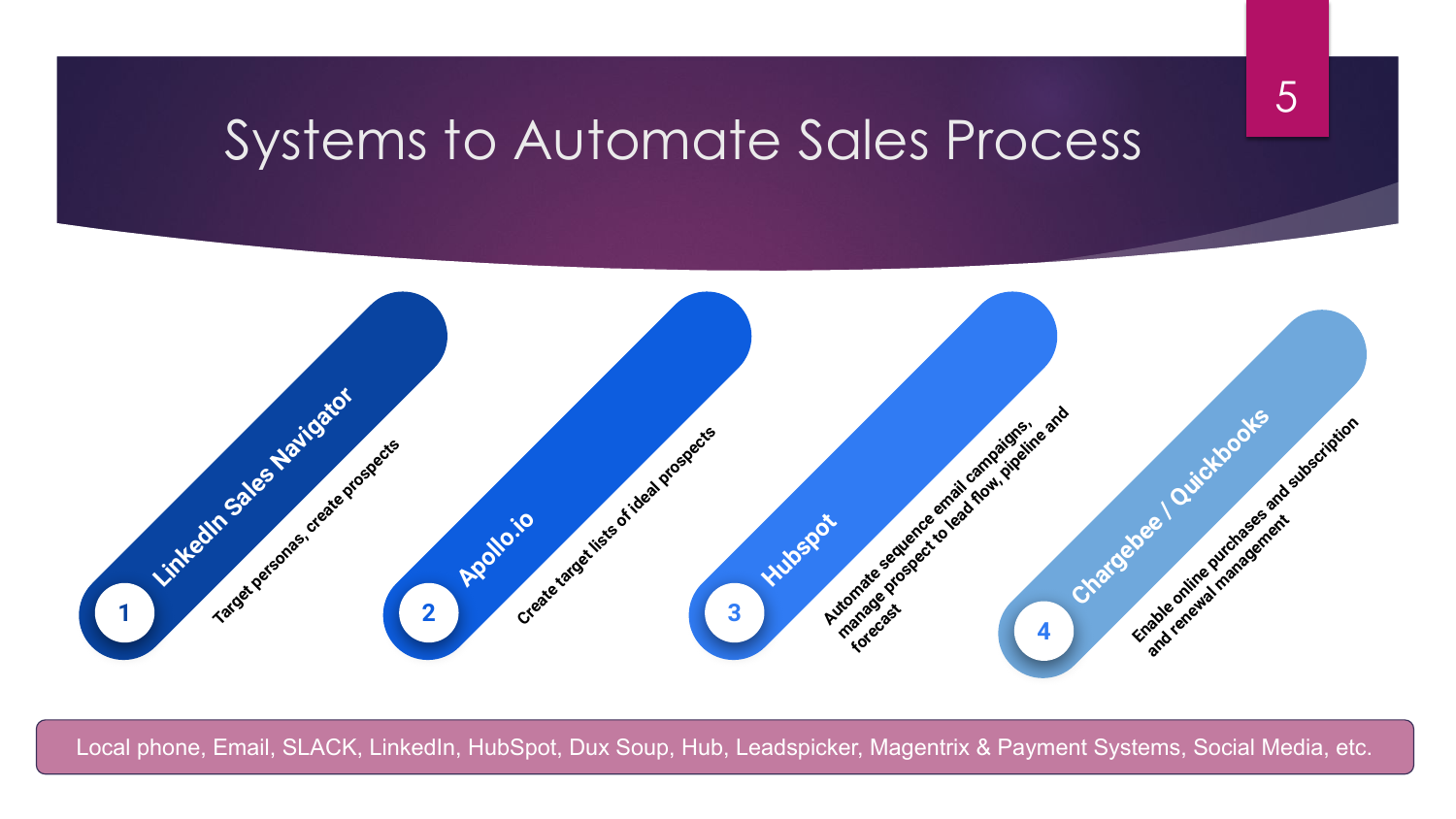#### Inner Onion

## driving partnerships between clients

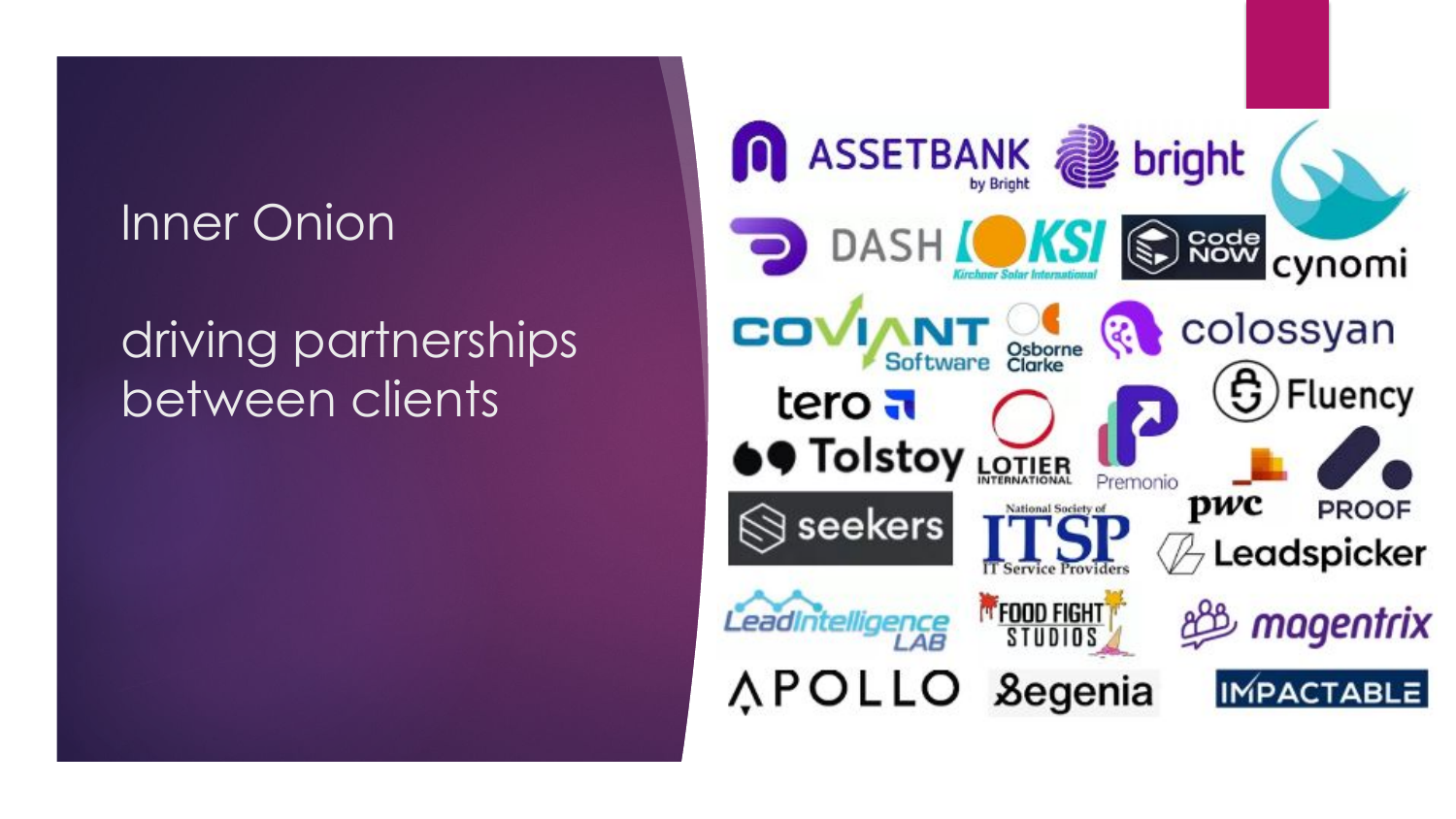# Inner Onion's Founders

#### **Steve Kazan**

#### [\(linkedin.com/in/stevekazan\)](https://www.linkedin.com/in/stevekazan)

Most recently, Steve has spent over twenty years building global channel strategies, programs and alliances. A three-time Computer Reseller News (CRN) Channel Chief. Steve built sales teams and partnerships in the Americas, EMEA and APAC countries.

#### **Nasser Sagheb**

([linkedin.com/in/nasser-sagheb-b389b3\)](https://www.linkedin.com/in/nasser-sagheb-b389b3) Nasser is a serial entrepreneur with deep knowledge of running new operations. Co-founder and President of ProMost, an electronic procurement platform and a Director of the Global Technology Symposium, Nasser has numerous global business connections.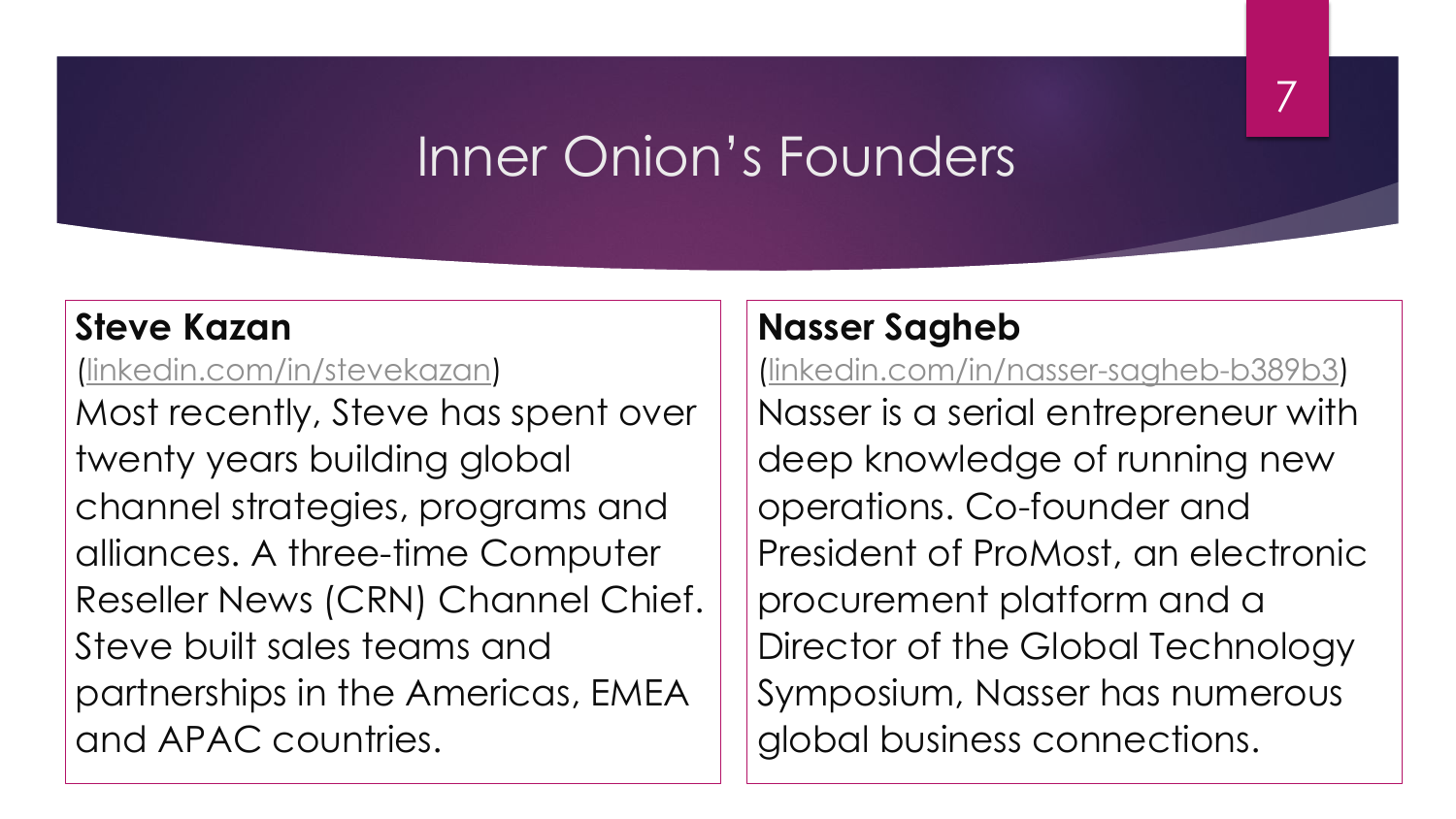### Founders' Professional Experiences



- ► **Oracle**
- ► **Jasper (Cisco)**
- ► **Infoblox**
- ► **Autodesk**
- ► **Colony Capital**
- ► **Segenia Capital**
- ► **Ambrosetti**
- ► **AkzoNobel**
- ► **Moogsoft (AIOps)**
- ► **ProMost**
- ► **ScienceLogic**
- ► **Adallom (Microsoft)**
- ► **ShoreTel (Mitel)**
- ► **Quarterdeck (Symantec)**
- ► **Intelligent Licensing (Snow Software)**
- ► **Knowledge Revolution (MSC Software)**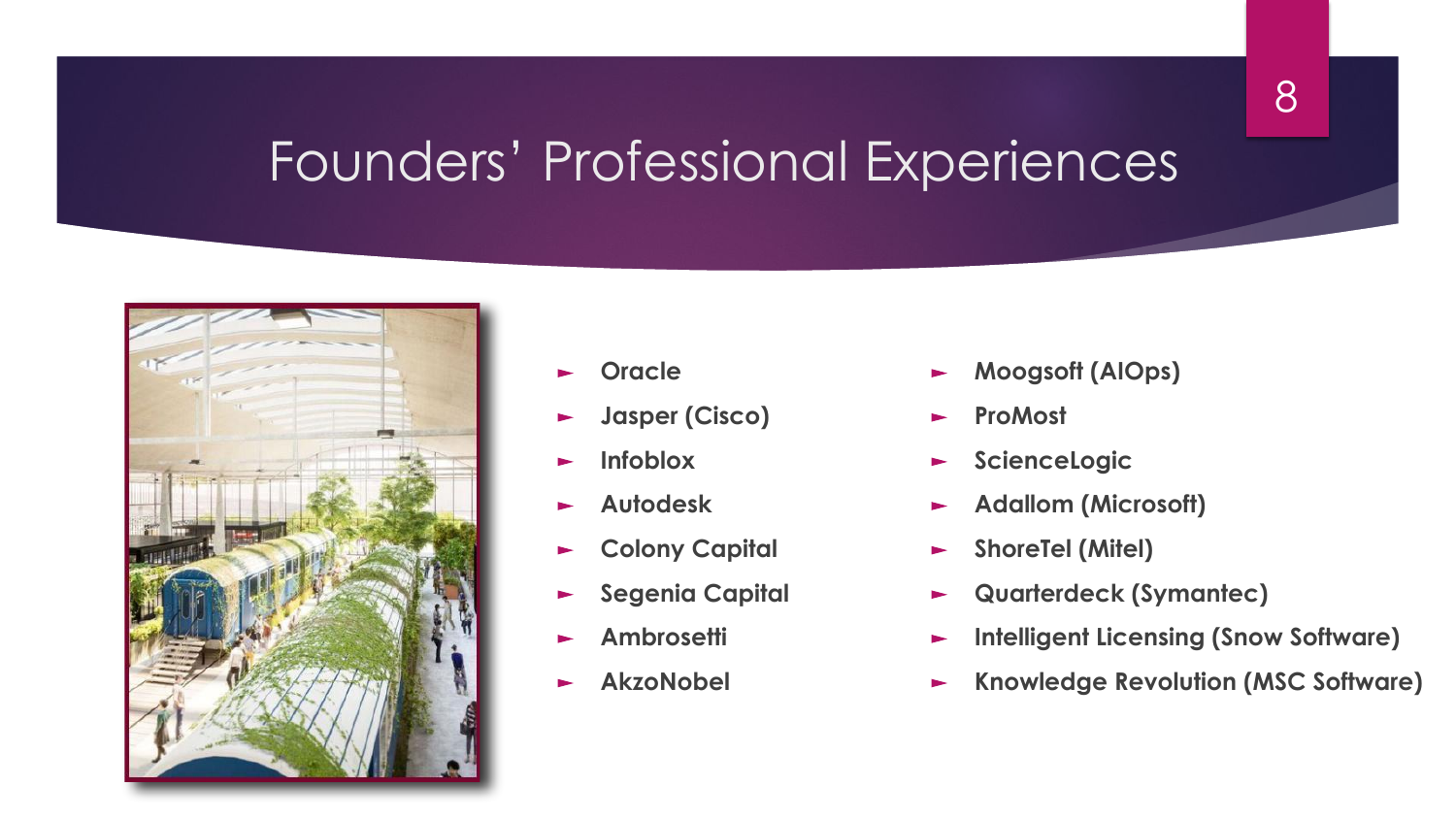# Founders' Business & Academic Associations

- **► UCLA Anderson Graduate School of Management Entrepreneurs Program**
- **► UCLA Venture Accelerator**
- **► Global Technology Symposium (Silicon Valley)**
- **► Global Technology Competition**
- **► Skydeck University of California, Berkeley**
- **► The House Fund UC Berkeley VC Fund**
- **► UC Berkeley Sutardja Center for Entrepreneurship**
- **► CITRIS Foundry**
- **► The Coleman Fung Institute for Engineering Leadership**
- **► Bundesverband Deutsche Startups (German Startups Association)**
- **► DC&F Capital Partners (German Venture Investment Club)**
- **► USC Viterbi Startup Garage**
- **► R/GA Studios**
- **► Cosmetic-360 (Paris)**
- **► F6S (Dubai)**
- **► Czech Tech (Silicon Valley)**
- **► National Society of IT Service Providers**
- **► Notre Dame McCloskey School of Business New Venture Competition**